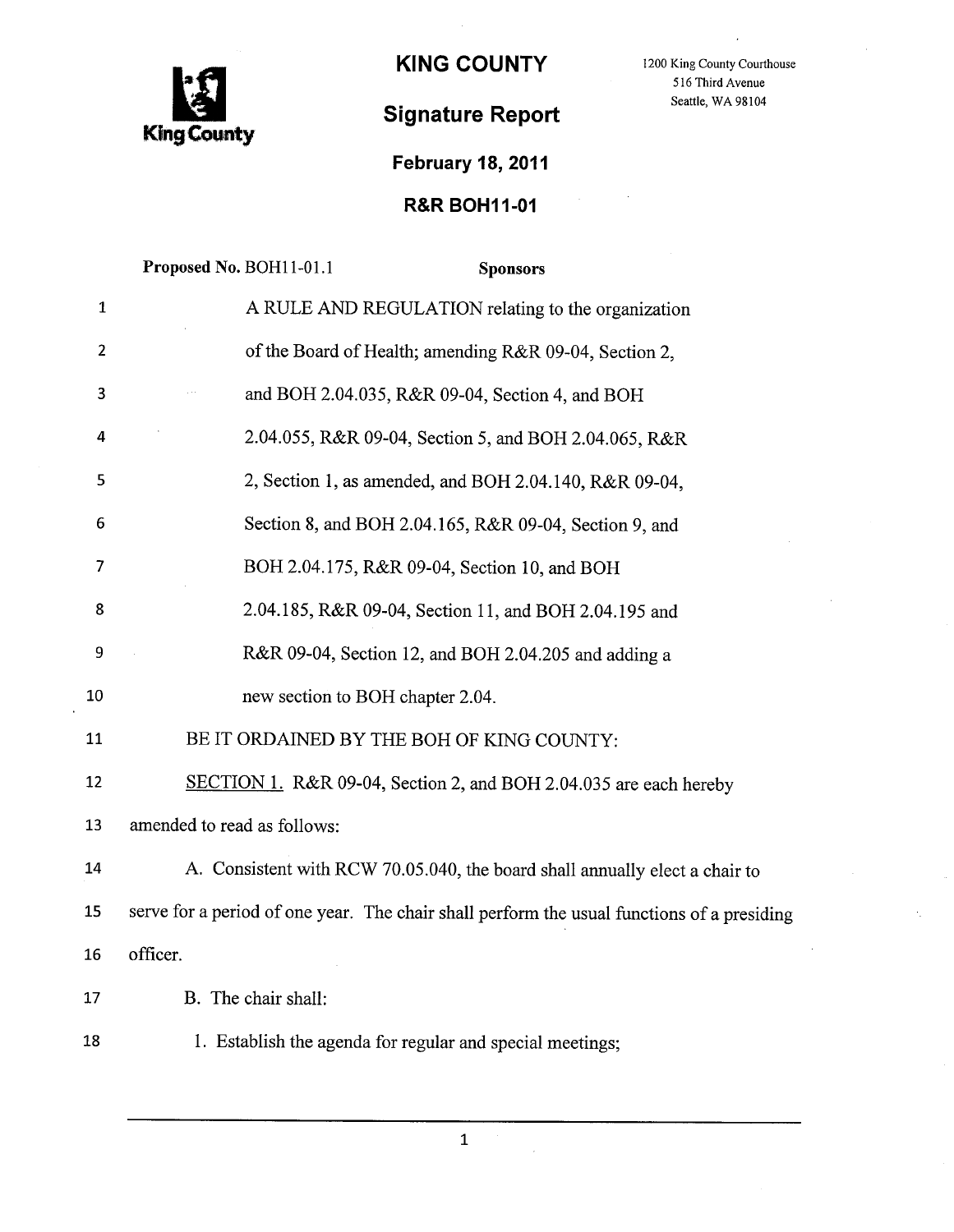| 19 | 2. Call the board to order at the hour appointed for meeting and, if a quorum is          |
|----|-------------------------------------------------------------------------------------------|
| 20 | present, shall cause the minutes of the previous meeting to be approved;                  |
| 21 | 3. Proceed with the order of business; and                                                |
| 22 | 4. Adjourn the board when business is deemed finished. If a quorum is not                 |
| 23 | present, the chair shall proceed with any business that does not require a quorum.        |
| 24 | C. The chair shall preserve order and decorum and in the interest of efficiency           |
| 25 | may impose time and subject matter limits for the testimony and comment given by the      |
| 26 | public and members of the board.                                                          |
| 27 | D. The chair shall promote efficient operation of the board, including alteration         |
| 28 | of the order of the agenda if necessary, and expedite orderly debate and the passage of   |
| 29 | routine motions. The chair may speak to points of order, inquiry or information in        |
| 30 | preference to other members and shall decide all questions of order, subject to appeal to |
| 31 | the board by two members of the board.                                                    |
| 32 | E. The chair may create standing and ad hoc committees of boardmembers and                |
| 33 | may appoint boardmembers and other persons to any committee to facilitate the             |
| 34 | performance of the board's functions.                                                     |
| 35 | F. The chair shall sign rules and regulations, guidelines and recommendations             |
| 36 | and resolutions adopted by the board.                                                     |
| 37 | G. The chair shall determine the process for selecting the candidates for the             |
| 38 | health professional members of the board.                                                 |
| 39 | SECTION 2. R&R 09-04, Section 4, and BOH 2.04.055 are each hereby                         |
| 40 | amended to read as follows:                                                               |

 $\hat{\boldsymbol{\beta}}$ 

 $\sim$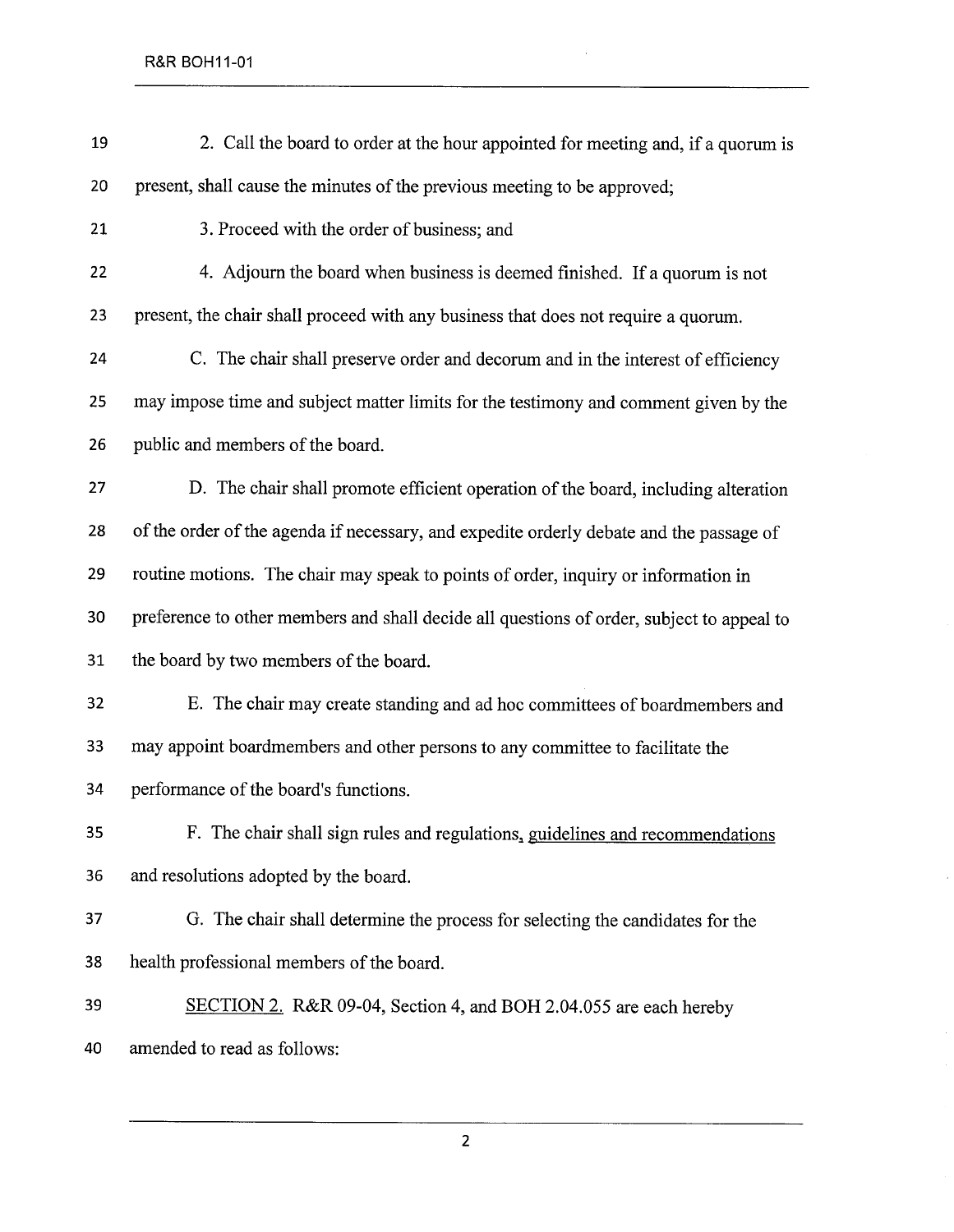| 41 | A. The time of the regular meeting of the board shall be at 1:30 p.m. on the third           |
|----|----------------------------------------------------------------------------------------------|
| 42 | Thursday of each month or, if the third Thursday falls on or near a legal holiday, an        |
| 43 | alternative date may be determined by the chair.                                             |
| 44 | B. Any regular meeting of the board may be cancelled by the chair of the board.              |
| 45 | C. All regular meetings of the board shall be held in the King County council                |
| 46 | chambers on the tenth floor of the King County Courthouse in Seattle, Washington.            |
| 47 | D. The chair or boardmembers representing seven votes may call a special                     |
| 48 | meeting of the board consistent with the provisions of RCW 42.30.080.                        |
| 49 | E. The board may hold executive sessions from which the public may be                        |
| 50 | excluded for purposes set forth in, and in compliance with, RCW 42.30.110.                   |
| 51 | F. Whenever, due to an emergency, as defined in K.C.C. 12.52.010, it is                      |
| 52 | imprudent, inexpedient or impossible to conduct the affairs of the board at the regular or   |
| 53 | usual place, the board may meet at any place within or without the territorial limits of the |
| 54 | county on the call of the chair or any two members of the board. After an emergency          |
| 55 | relocation, the affairs of the board shall be lawfully conducted at the emergency location   |
| 56 | for the duration of the emergency. The notices required in Rule 6.B. shall be suspended      |
| 57 | during the period of the emergency.                                                          |
| 58 | G. All regular and special meetings of the board shall be open to the public, and            |
| 59 | conducted in accordance with chapter 42.30 RCW. The board may order the removal of           |
| 60 | individuals who are interrupting the meeting and may adjourn and reconvene in another        |
| 61 | location as provided in RCW 42.30.050.                                                       |

 $\ddot{\phantom{0}}$ 

62 H. The proceedings of all board meetings shall be recorded electronically, unless 63 the meeting is an emergency meeting as provided in Rule 4.F.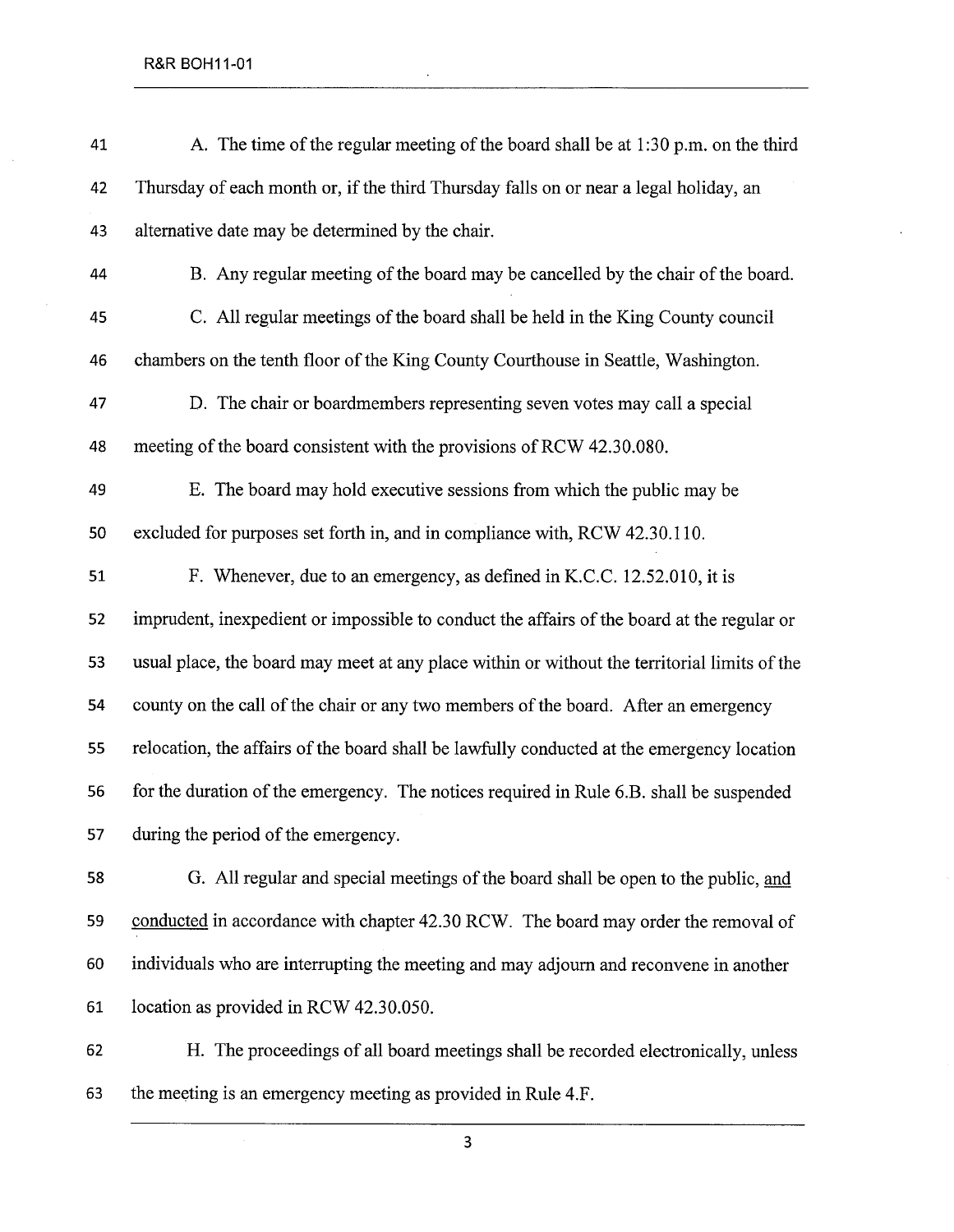| 64 | SECTION 3. R&R 09-04, Section 5, and BOH 2.04.065 are each hereby                     |
|----|---------------------------------------------------------------------------------------|
| 65 | amended to read as follows:                                                           |
| 66 | A. Subject to the discretion of the chair, the board shall dispose of business in the |
| 67 | following order:                                                                      |
| 68 | 1. Call to order;                                                                     |
| 69 | 2. Roll call;                                                                         |
| 70 | 3. Approval of minutes;                                                               |
| 71 | 4. General public comment;                                                            |
| 72 | 5. ((Report of the chair)) Report of the director of the department of public         |
| 73 | health;                                                                               |
| 74 | ((6. Board-member reports;                                                            |
| 75 | 7. Report of the director of the department of public health));                       |
| 76 | ((8.)) 6. ((Rulemaking)) Rules and Regulations;:                                      |
| 77 | a. public hearing; and                                                                |
| 78 | b. discussion and vote;                                                               |
| 79 | 7. Guidelines and Recommendations:                                                    |
| 80 | a. public hearing; and                                                                |
| 81 | b. discussion and vote;                                                               |
| 82 | $((9))$ 8. Discussion and vote on other action items;                                 |
| 83 | $((10))$ 9. Briefings;                                                                |
| 84 | $((11))$ 10. ((Report of the board-administrator)) Report of the chair;               |
| 85 | 11. Board member reports;                                                             |
| 86 | 12. Other business; and                                                               |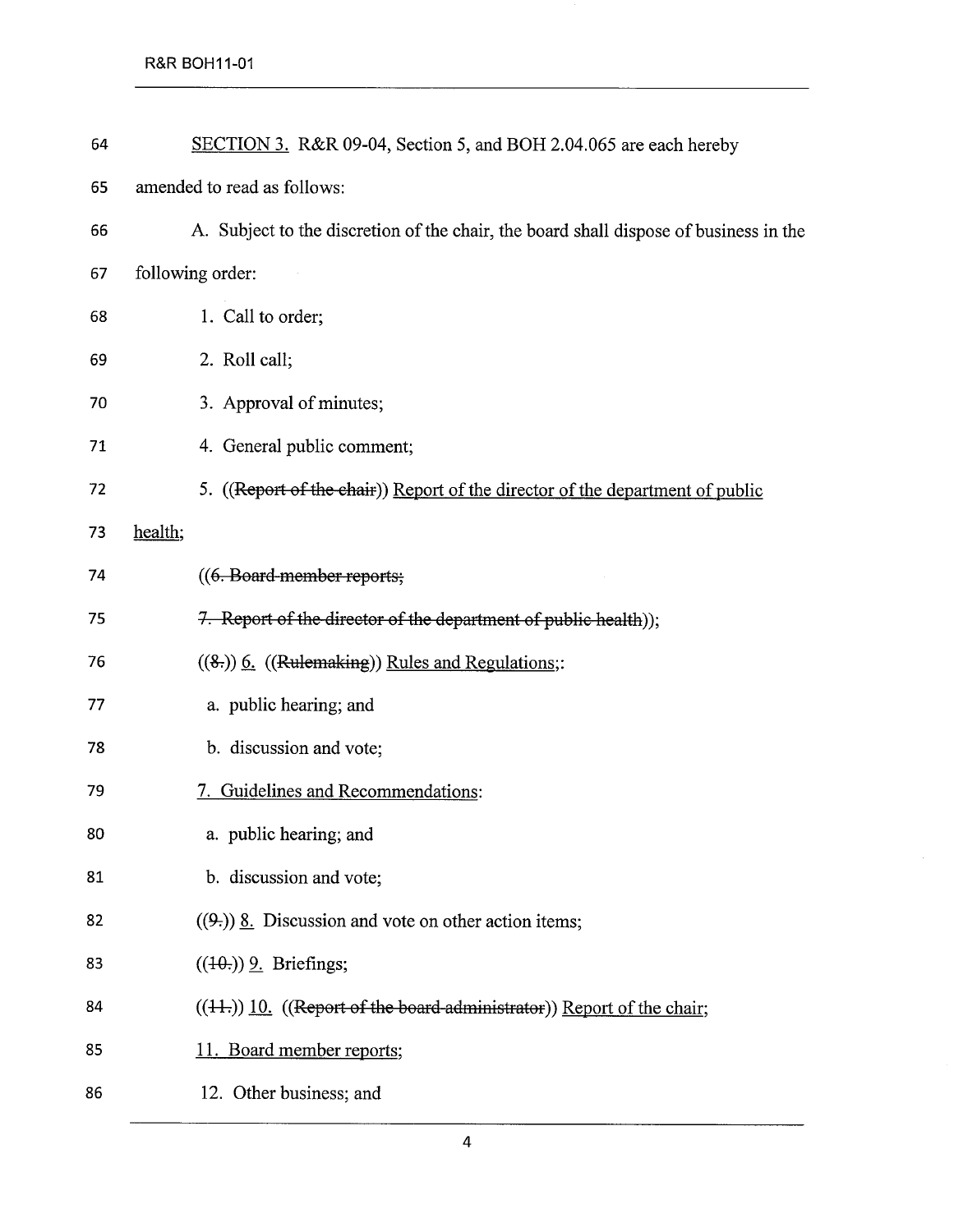| 87  | 13. Adjourn.                                                                             |
|-----|------------------------------------------------------------------------------------------|
| 88  | B.1. Except in cases of emergency, the agenda and materials related to action            |
| 89  | items shall be sent to boardmembers at least seven days in advance of the meeting at     |
| 90  | which the items will be considered.                                                      |
| 91  | 2. The agenda for regular meetings of the board shall be posted to the internet at       |
| 92  | least seven days in advance of the meeting.                                              |
| 93  | SECTION 4. R&R 2, Section 1, as amended, and BOH 2.04.140 are each hereby                |
| 94  | amended to read as follows:                                                              |
| 95  | A. ((The board shall-conduct rulemaking in compliance with chapter 42.30 RCW             |
| 96  | and this chapter.                                                                        |
| 97  | $E$ .) 1. Before the adoption, amendment or repeal of any rule (( $\Theta$ r)) and       |
| 98  | regulation, the board shall conduct a public hearing on the subject of the proposed rule |
| 99  | $($ ( $\Theta$ )) and regulation at a regular or special meeting of the board.           |
| 100 | 2. The board shall provide at least fourteen days' notice of its intended action         |
| 101 | and of the public hearing by:                                                            |
| 102 | a. publication in the official newspaper of King County; and                             |
| 103 | b. mailing notice to all persons or agencies who have made timely written                |
| 104 | request to the clerk of the board for advance notice of rule making proceedings. If the  |
| 105 | subject of the proposed rule and regulation relates to a specific community or           |
| 106 | communities within the county, notice shall also be published in a local community       |
| 107 | newspaper.                                                                               |
| 108 | 3. The notice shall include:                                                             |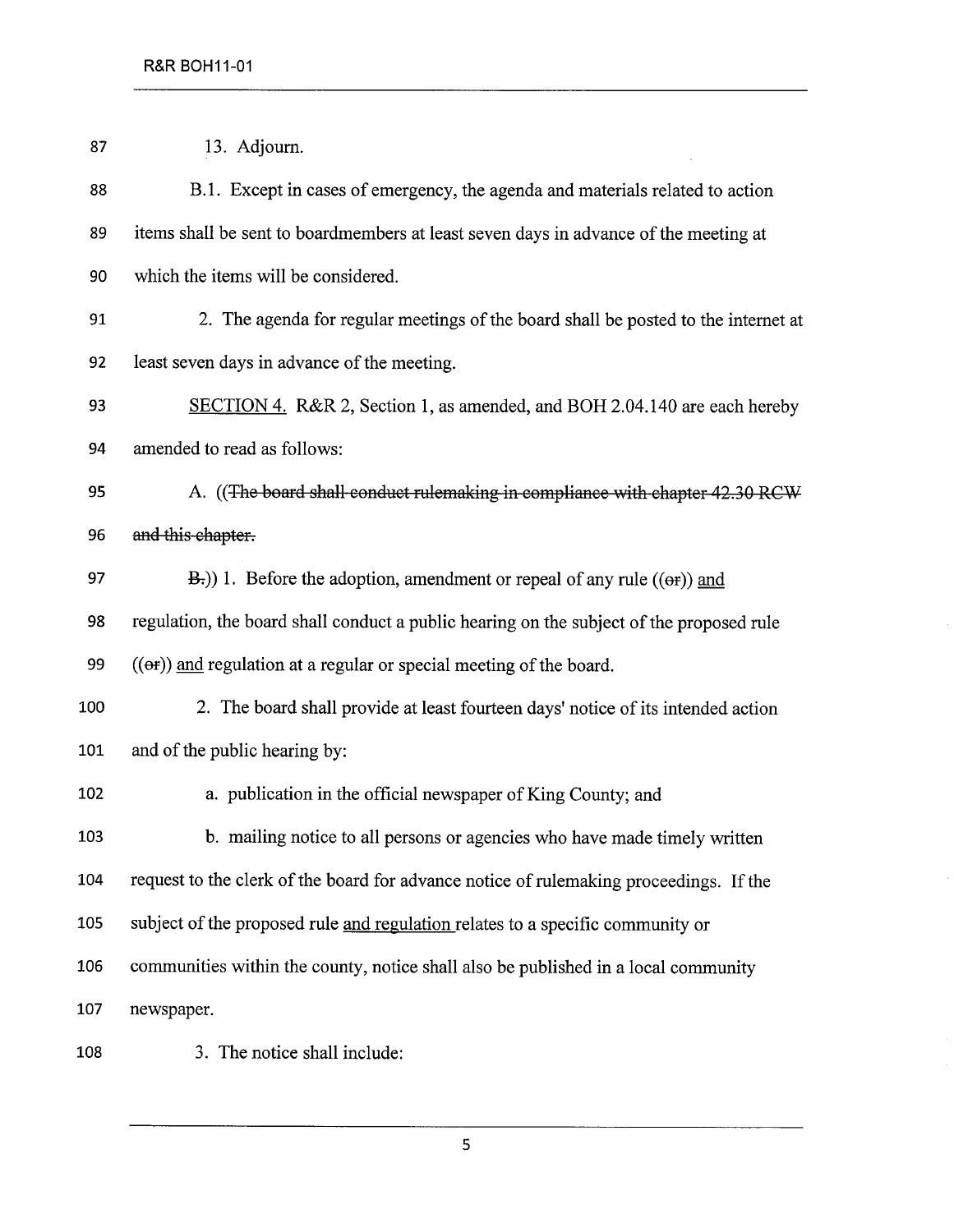- 109 a. reference to the authority under which the rule  $((\theta \cdot \mathbf{r}))$  and regulation is 110 proposed:
- 111 b. a description of the terms or substance of the proposed rule  $((\theta \cdot \mathbf{r}))$  and 112 regulation or of the subjects and issues involved; and
- 113 c. a statement of the time and place of the public hearing and the maner in 114 which interested persons may present their views.

115 C.L. If the board finds that the immediate adoption, amendment or repeal of a 116 rule  $((\Theta<sub>F</sub>))$  and regulation is necessary for the preservation of the public health, safety or 117 general welfare, and that the observance of requirements ofthis chapter for notice and 118 hearing would be contrary to the public interest, the board may dispense with these 119 requirements and adopt, amend or repeal the rule and regulation as an emergency rule 120  $((er))$  and regulation at a regular or special meeting of the board.

121 D.l. With the exception of emergency rules, the effective date of a rule  $((\theta \cdot \mathbf{r}))$  and 122 regulation shall be thirty days from the date of its adoption by the board unless a later 123 date is specified in the rule  $((er))$  and regulation.

124 2. Emergency rules are effective immediately upon adoption by the board and 125 shall not remain in effect for longer than ninety days.

126 E. Boardmembers, public health officials or interested persons may initiate 127 rulemaking by submitting proposals or recommendations for establishing, amending or 128 repealing a rule((s-or)) and regulation((s)) to the local public health officer who shall be 129 responsible for preparing them for board consideration.

130 F.  $((A\text{H}))$  Any rule((s)) and regulation((s)) adopted by the board shall be drafted 131 in a form established by the clerk of the board.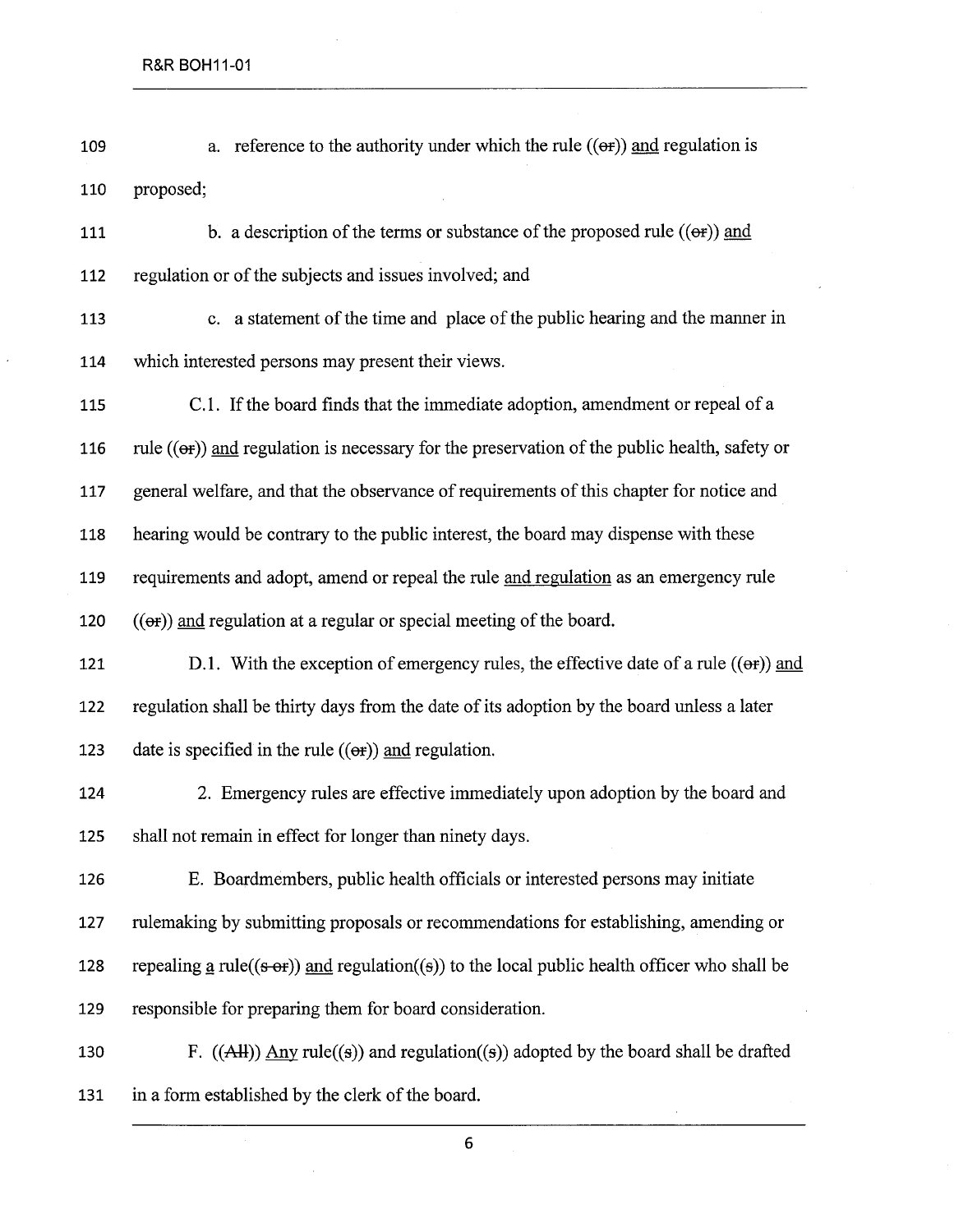R&R BOH11-01

 $\ddot{\phantom{0}}$ 

 $\sim$ 

| 132 | NEW SECTION. SECTION 5. There is hereby added to BOH chapter 2.04 a                      |
|-----|------------------------------------------------------------------------------------------|
| 133 | new section to read as follows:                                                          |
| 134 | A. The board may adopt guidelines and recommendations to express its current             |
| 135 | thinking on health-related topics pertinent to King County, and to provide policy        |
| 136 | guidance for other entities. The guidelines and recommendations are advisory only and    |
| 137 | do not have the force and effect of law.                                                 |
| 138 | B.1. Before the adoption, amendment or repeal of any guideline and                       |
| 139 | recommendation, the board shall conduct a public hearing on the subject of the proposed  |
| 140 | guidelines and recommendations at a regular or special meeting of the board.             |
| 141 | 2. The board shall provide at least fourteen days' notice of its intended action         |
| 142 | and of the public hearing by:                                                            |
| 143 | a. publication in the official newspaper of King County; and                             |
| 144 | b. mailing notice to all persons or agencies who have made timely written                |
| 145 | request to the clerk of the board for advance notice of guideline and recommendation     |
| 146 | proceedings. If the subject of the proposed guideline and recommendation relates to a    |
| 147 | specific community or communities within the county, notice shall also be published in a |
| 148 | local community newspaper.                                                               |
| 149 | 3. The notice shall include:                                                             |
| 150 | a. a description of the terms or substance of the proposed guideline and                 |
| 151 | recommendation or of the subjects and issues involved; and                               |
| 152 | b. a statement of the time and place of the public hearing and the manner in             |
| 153 | which interested persons may present their views.                                        |

 $\bar{z}$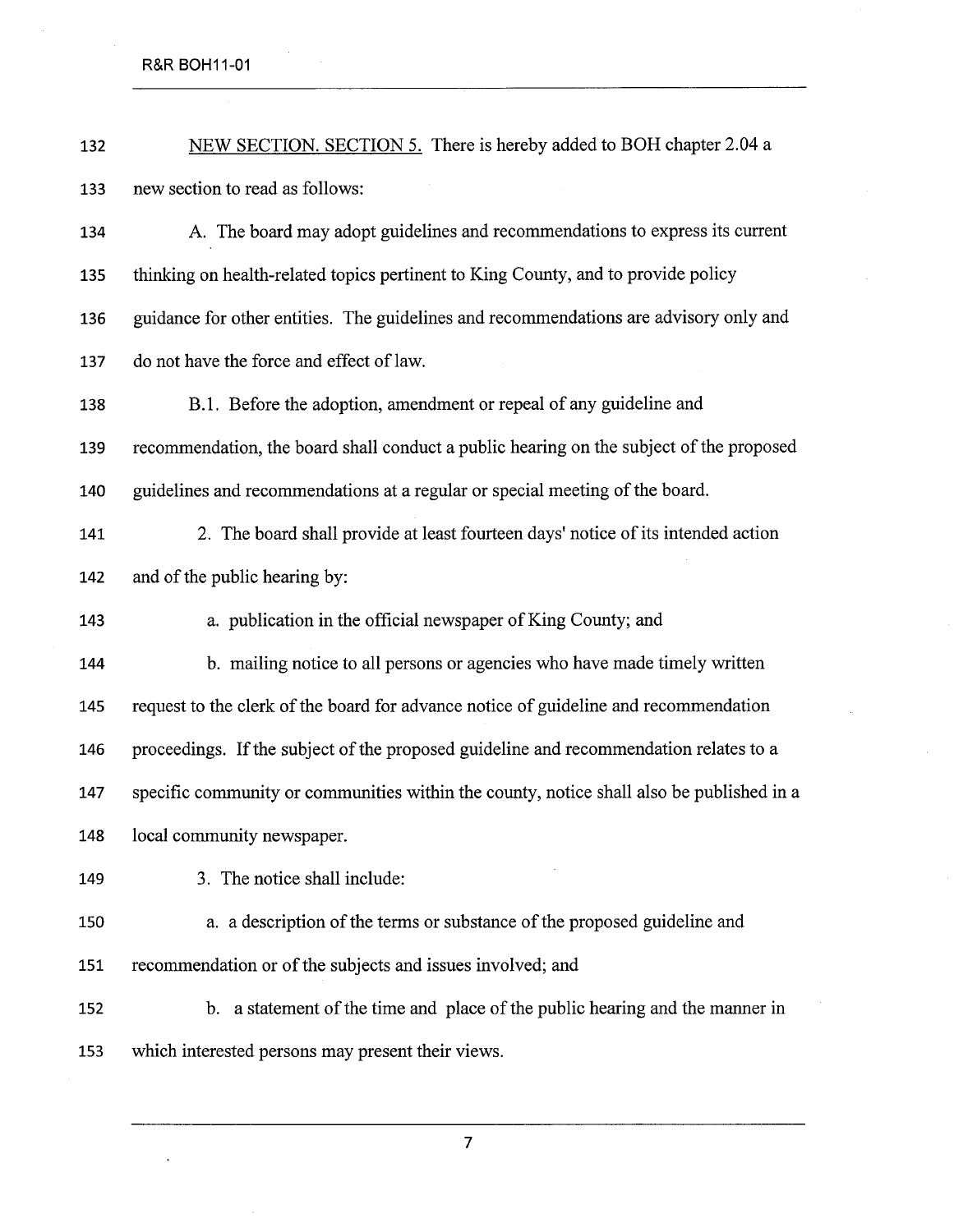| C. Boardmembers, public health officials or interested persons may initiate the                  |
|--------------------------------------------------------------------------------------------------|
| process of adopting a guideline and recommendation by submitting proposals or                    |
| recommendations for establishing, amending or repealing a guideline and                          |
| recommendation to the local public health officer who shall be responsible for preparing         |
| them for board consideration.                                                                    |
| D. Any guideline and recommendation adopted by the board shall be drafted in a                   |
| form established by the clerk of the board.                                                      |
| SECTION 6. R&R 09-04, Section 8, and BOH 2.04.165 are each hereby                                |
| amended to read as follows:                                                                      |
| A.1. Board members representing seven votes shall constitute a quorum for board                  |
| meetings. A quorum is presumed to exist unless a member calls the quorum into                    |
| question.                                                                                        |
| 2. Nothing in this subsection shall be construed to waive or negate the                          |
| requirements prescribed under subsections $\underline{B.}$ , C., D., E. and F. of this section.  |
| B. ((Boardmembers shall notify the chair and the clerk in advance if unable to                   |
| attend any regular meeting of the board.                                                         |
| E.)) 1. An affirmative vote of members representing seven votes is required to                   |
| adopt, amend or repeal $\underline{a}$ rule((s)) and regulation((s)). However, any repeal or     |
| amendment of an existing rule $((\theta f))$ and regulation that was effective before January 1, |
| 1996, ((which)) that applies outside of the limits of the city of Seattle shall be adopted       |
| only by an affirmative vote of members representing seven votes as well as an affirmative        |
| vote collectively of a majority of the represented votes of King County councilmembers           |
| and the suburban city members.                                                                   |
|                                                                                                  |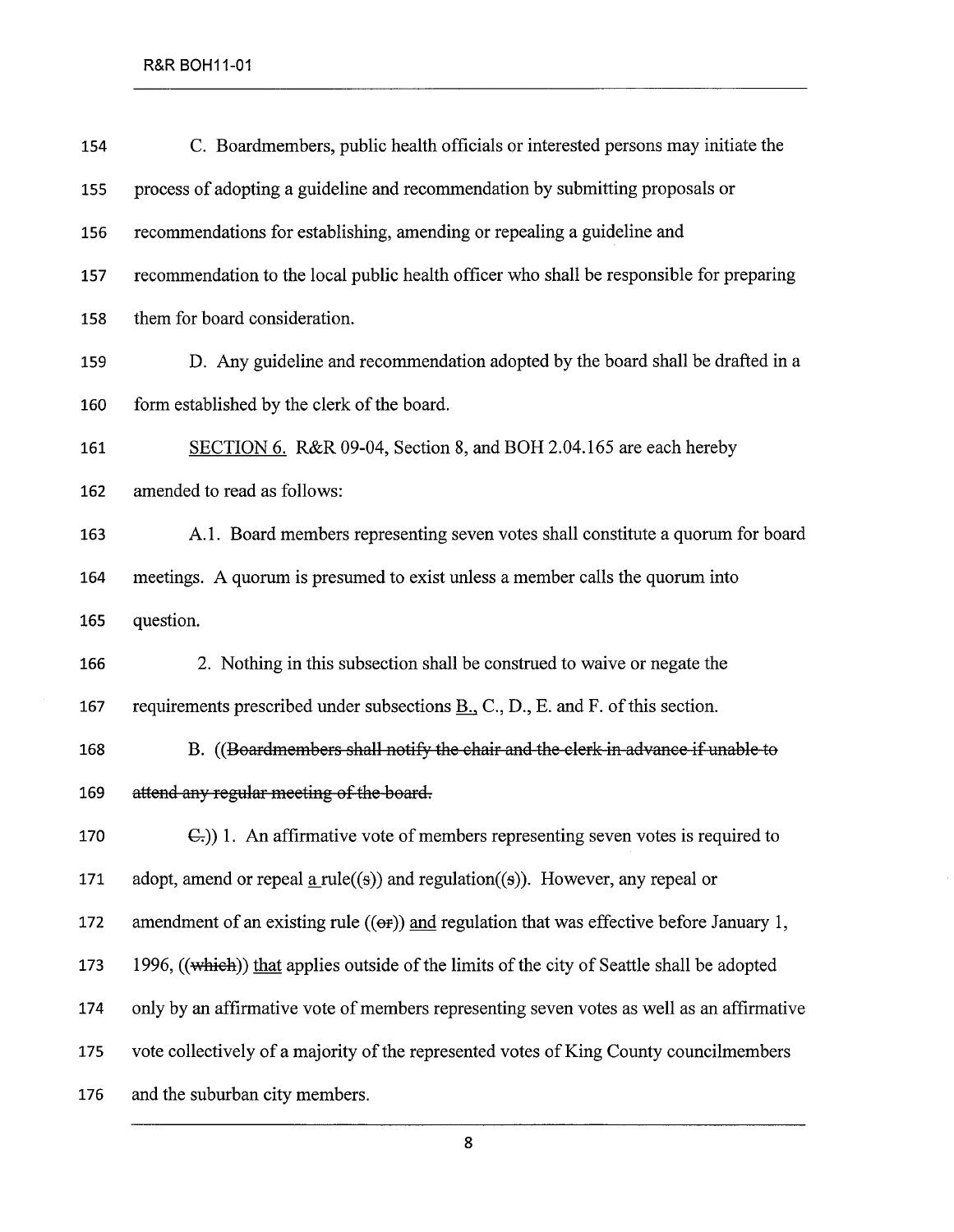| 177 | 2. Any amendment or repeal of an existing rule or regulation adopted by the                |
|-----|--------------------------------------------------------------------------------------------|
| 178 | board of health of the city of Seattle and effective before January 1, 1996, shall be      |
| 179 | adopted only by an affirmative vote of the members representing seven votes as well as     |
| 180 | an affirmative vote of a majority of the members appointed by the city of Seattle.         |
| 181 | C. An affirmative vote of members representing seven votes is required to adopt,           |
| 182 | amend or repeal a guideline and recommendation.                                            |
| 183 | D. A majority of affirmative votes by board members representing seven votes is            |
| 184 | required for all actions on resolutions and motions.                                       |
| 185 | E. A roll call vote shall be taken on final passage of $((\text{all}))$ any rule((s)) and  |
| 186 | $regulation((s))$ , guideline and recommendation and resolutions.                          |
| 187 | F. There will be no voting by proxy on any question before the board.                      |
| 188 | SECTION 7. R&R 09-04, Section 9, and BOH 2.04.175 are each hereby                          |
| 189 | amended to read as follows:                                                                |
| 190 | A. At each meeting, the chair shall call for general comments and invite persons           |
| 191 | wishing to testify to the board to come forward. Persons testifying before the board shall |
| 192 | give their name. The chair may establish time and subject matter limits for individuals    |
| 193 | who wish to speak.                                                                         |
| 194 | B. In addition to the general comments as provided in Rule 9.A., before the                |
| 195 | adoption, amendment or repeal of any rule $((\theta f))$ and regulation or guideline and   |
| 196 | recommendation, the board shall conduct a public hearing on the subject of the proposed    |
| 197 | rule $((er))$ and regulation or guideline and recommendation at a regular or special       |
| 198 | meeting of the board. Persons testifying before the board shall give their name. Public    |
| 199 | testimony shall be germane to the proposed rule ((or)) and regulation or guideline and     |

 $\bar{z}$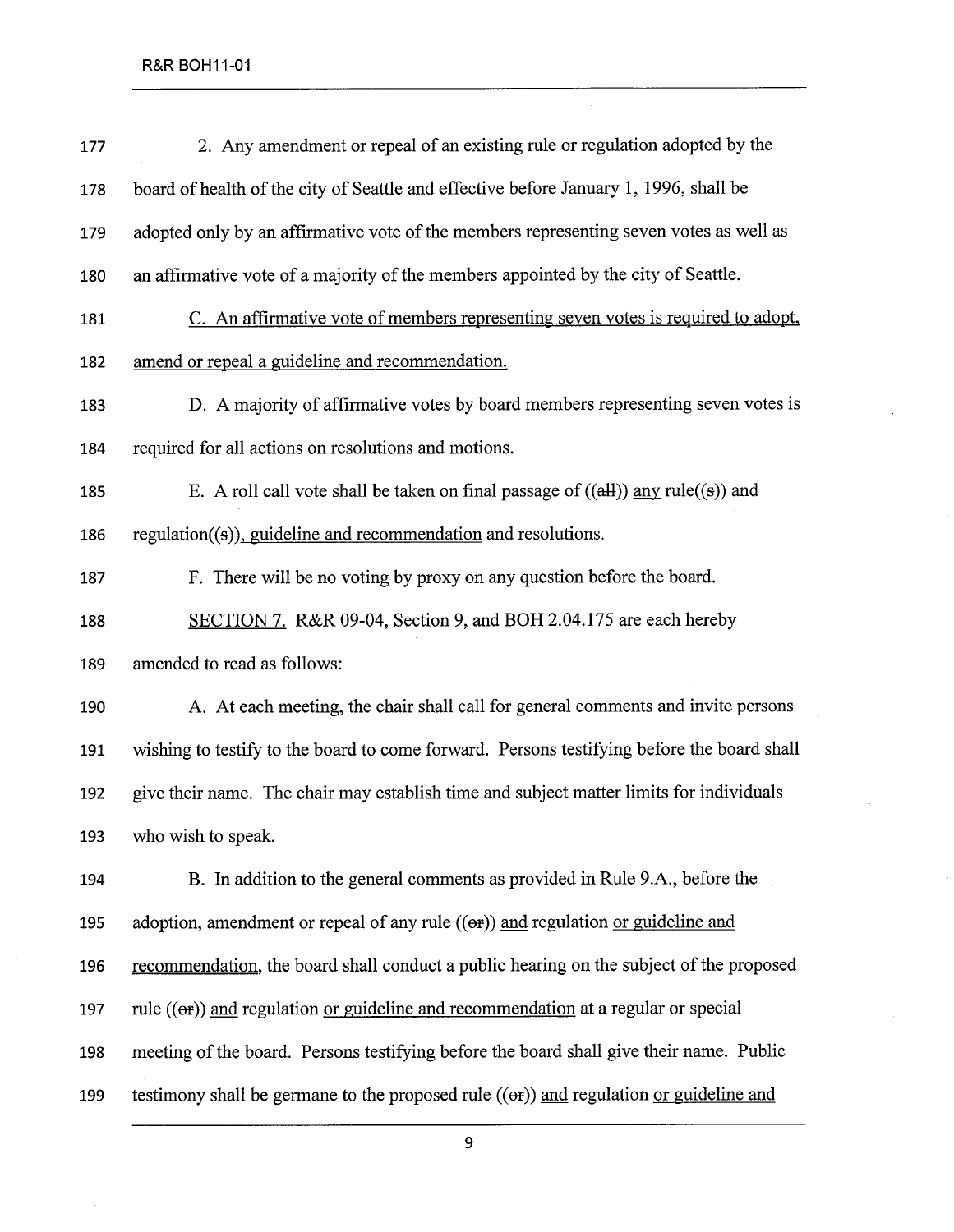## R&R BOH11-01

| 200 | recommendation. The chair shall liberally construe this rule as it relates to public       |
|-----|--------------------------------------------------------------------------------------------|
| 201 | testimony. When necessary due to the number of persons wishing to testify, the chair       |
| 202 | may establish time limits for speaking.                                                    |
| 203 | C. A person who is not a member of the board shall not address the board in                |
| 204 | session without the permission of the chair ((or a specific request of a boardmember)).    |
| 205 | D.1. The board meetings and all of its public activities shall be accessible to            |
| 206 | persons with disabilities. Upon request by people with disabilities, board information     |
| 207 | made available to the public shall be made available in alternate formats.                 |
| 208 | 2. Upon request, the board shall make reasonable accommodations to enable                  |
| 209 | members of the public with disabilities to participate in all public board business.       |
| 210 | 3. Any individual wishing to request auxiliary aids or services, including sign            |
| 211 | language or communication materials in alternate formats, should direct the request to the |
| 212 | clerk of the board. The request should be made at the earliest possible opportunity.       |
| 213 | SECTION 8. R&R 09-04, Section 10, and BOH 2.04.185 are each hereby                         |
| 214 | amended to read as follows:                                                                |
| 215 | A.1. The director of the King County department of public health or the director's         |
| 216 | designee shall act as administrative officer for the board and shall be responsible for    |
| 217 | administering the operations of the board.                                                 |
| 218 | B. The King County prosecuting attorney, or the prosecuting attorney's designee,           |
| 219 | shall serve as legal counsel to the board. If necessary, the chair shall request that the  |
| 220 | prosecuting attorney or the prosecuting attorney's designee attend all regular board       |
| 221 | meetings and such other meetings as requested by the chair. The chair may, at any time     |
| 222 | during a meeting at which the prosecuting attorney or the prosecuting attorney's designee  |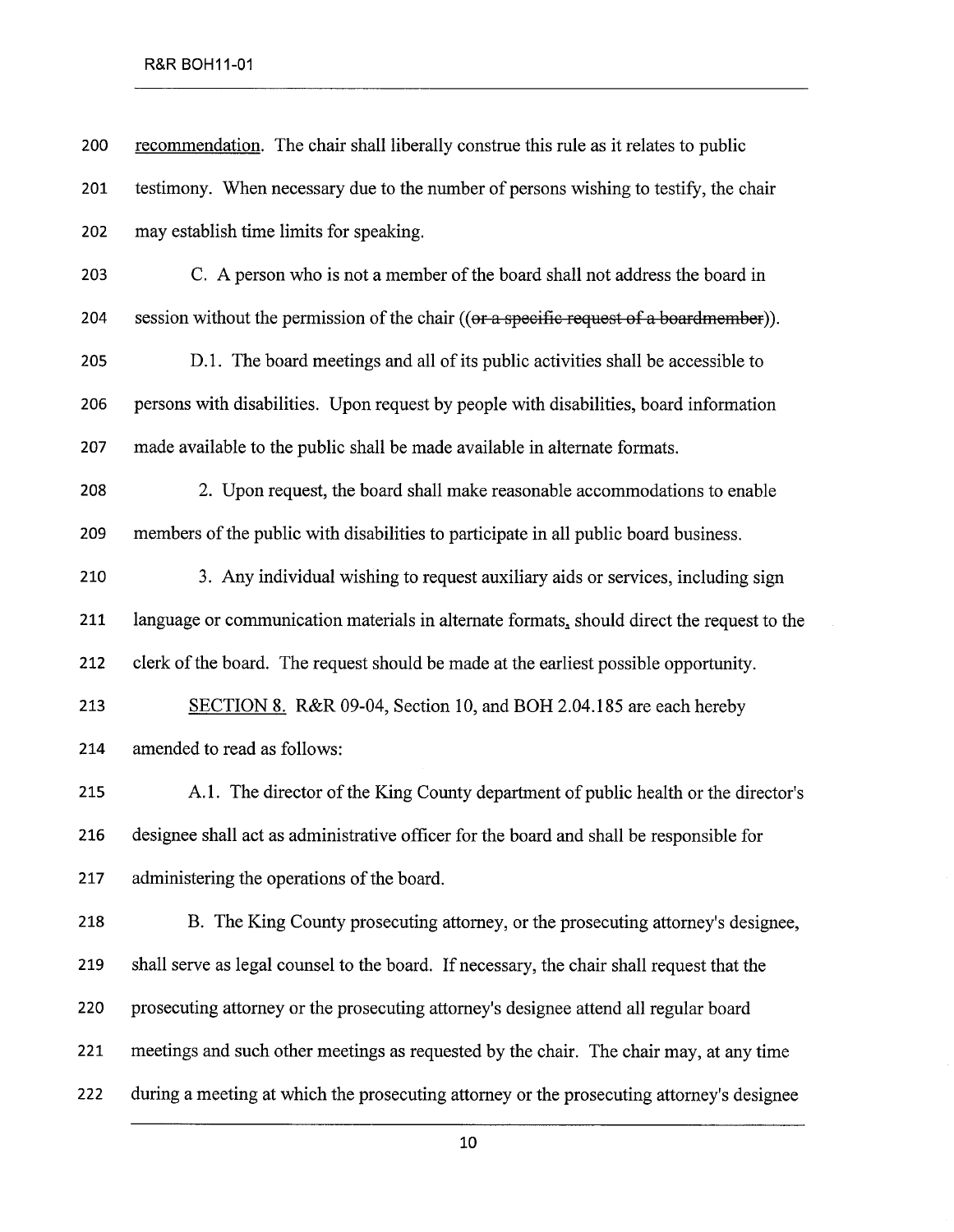223 is present, request an oral or written opinion to decide any question of law pertinent to the 224 business of the board.

225 C. The clerk of the board shall:

226 1. Prepare and distribute agendas, proposed rules and regulations, guidelines

227 and recommendations. resolutions and meeting packets;

- 228 2. Attend board meetings, take roll call and votes at meetings and prepare
- 229 written minutes of each meeting;

230 3. Assist in the drafting of rules and regulations. guidelines and

231 recommendations, and resolutions in conformance with drafting protocols;

- 232 4. Maintain the board's records and provide access to those records on the 233 internet;  $((and))$
- 234 5. Codify all adopted rules and regulations in the King County board of health 235 code, including legislative history and indexing, and post the board of health code to the 236 internet; and
- 237 6. Compile all guidelines and recommendations and post the guidelines and 238 recommendations to the internet.
- 239 SECTION 9. R&R 09-04, Section 11, and BOH 2.04.195 are each hereby 240 amended to read as follows:
- 241 A. A copy of any rule( $(\cdot, \cdot)$ ) and regulation, guideline and recommendation or 242 resolution adopted by the board shall be made available from the clerk of the board as 243 provided in RCW 42.56.080.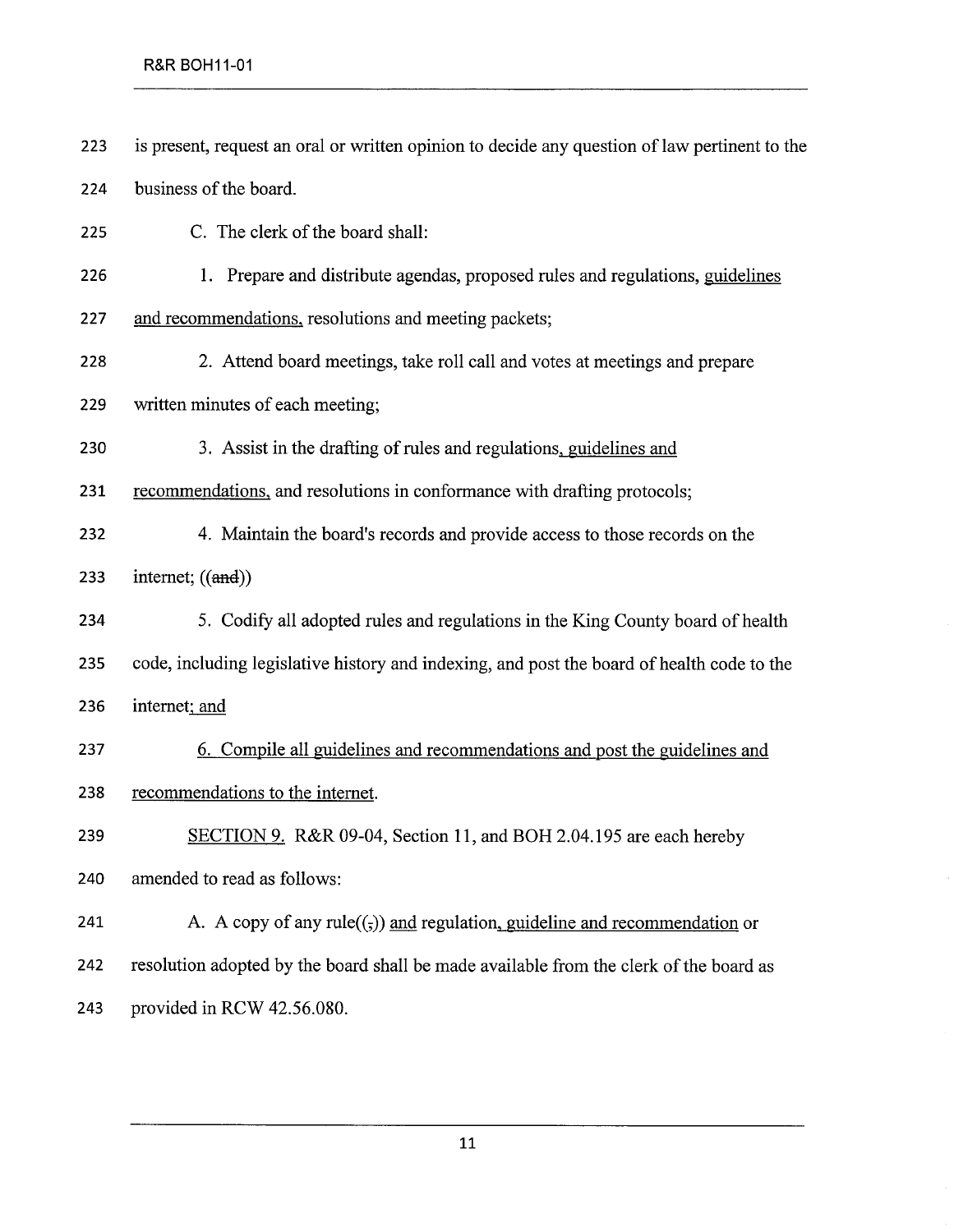R&R BOH11-01

| 244 | B. A person may obtain an electronic recording of any meeting of the board by                 |
|-----|-----------------------------------------------------------------------------------------------|
| 245 | paying a fee for the reproduction of the proceedings. The clerk shall set the amount of       |
| 246 | the fee, which must reflect only the actual cost of reproduction.                             |
| 247 | SECTION 10. R&R 09-04, Section 12, and BOH 2.04.205 are each hereby                           |
| 248 | amended to read as follows:                                                                   |
| 249 | As often as the board deems necessary, the board through the clerk of the board               |
| 250 | shall provide for the ((compilation and)) codification of all rules and regulations that have |
| 251 | the force of law and are of a permanent and general nature and for the compilation of all     |